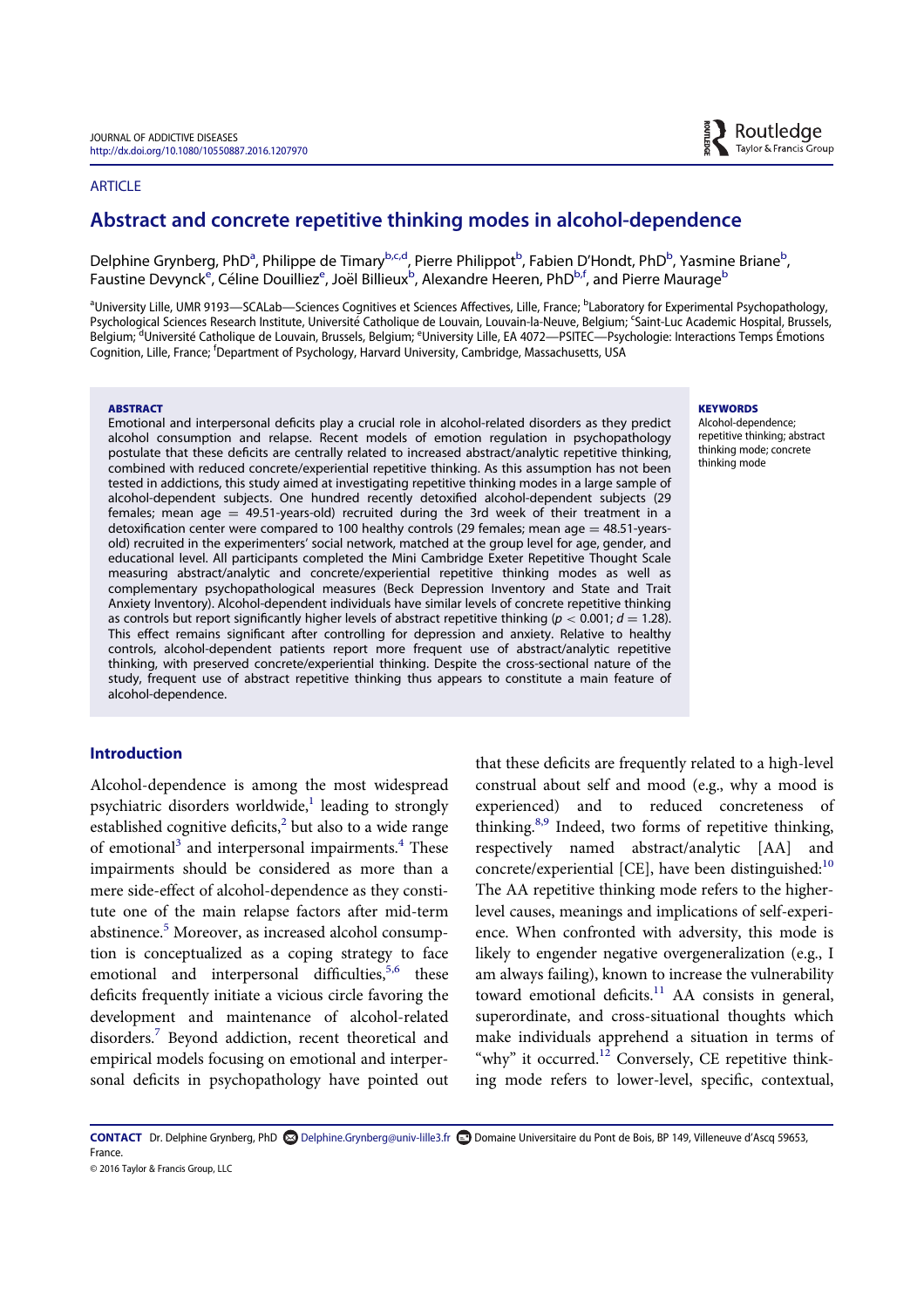and concrete moment-by-moment details of self-experience and is likely to reduce emotional disturbance. It consists in focusing on "how" an event happened (i.e., the sequence by which it occurred).<sup>13</sup>

Positive correlations have been found among AA, depression, and trait anxiety while CE is associated with lower depression level. $14$  It has also been shown that training individuals with major depression to become more concrete and specific in their thinking significantly reduced depression symptoms, rumination, and overgeneralization.<sup>13</sup> Other direct experimental manipulations of thinking modes have reinforced this proposal, notably showing that: (1) promoting concrete thinking (i.e., focusing attention on the emotions elicited by a social task) strongly improves social problem solving abilities in major depression compared to promoting abstract thinking (i.e., thinking about the causes, meanings, and consequences of taskrelated issues); $15$  (2) promoting self-focused concrete thinking in anxiety has a positive effect on self-esteem compared to abstract thinking.<sup>16</sup> It is now strongly established that these thinking modes have a critical role in the aetiology and maintenance of psychiatric disorders.

Surprisingly, repetitive thinking modes have been much less explored in psychiatric conditions other than mood disorders, and notably in alcohol-dependence. However, repetitive thinking may be involved in the maintenance of alcohol-related problems as an increased use of AA and reduced use of CE in alcoholdependent subjects (ADS) might: (1) strongly increase emotional and interpersonal deficits $3,4$  which ADS attempt to regulate by alcohol consumption, $7$  (2) contribute to their higher rumination levels, $^{17}$  and (3) negatively influence self-esteem,<sup>18</sup> all of which are known to predict alcohol use disorders $^{19}$  and relapse.<sup>20</sup>

Despite these arguments underlining the importance of thinking modes in alcohol-dependence, only one study has explored this topic (by means of a memory recall task), showing that alcohol-dependence is associated with less frequent recall of specific (i.e., concrete) memories and more frequent recall of general (i.e., abstract) ones. $21$  Therefore, to provide a deeper understanding of repetitive thinking modes in alcohol-dependence, the present study aimed to investigate the association between alcohol-dependence and repetitive thinking modes per se.

The central proposal is that, relative to control subjects (CS), ADS might report a more frequent use of AA and less frequent use of CE, even after controlling for confounding factors (depression and anxiety symptoms). Reporting such distinction would have strong implications. At the theoretical level, it would clarify whether differential impairment according to repetitive thinking modes is a main feature of alcohol-dependence. At the clinical level, it would offer new therapeutic avenues by targeting repetitive thinking modes in addition to the standard rehabilitation of cognitive, emotional, and interpersonal deficits.

# Materials and methods

## **Participants**

One hundred inpatients (29 women), diagnosed with alcohol-dependence according to DSM-IV criteria, were recruited during the third week of their treatment in a detoxification center (St Luc Academic Hospital, Brussels, Belgium). Their demographic characteristics appear in Table 1. They had all abstained from alcohol for at least two weeks ( $M = 15.41$  days; SD = 3.76) and were free of any other current psychiatric diagnosis as assessed by the Mini-International Neuropsychiatric Interview. Patients were matched at the group level for age, gender, and education with 100 CS recruited in the experimenters' social network who were free of any current or history of psychiatric disorder assessed by the Mini-International Neuropsychiatric Interview or drug/substance abuse. Each CS had abstained from any alcohol consumption for at least 3 days before testing. Exclusion criteria for both groups included major medical problems, neurological

Table 1. Drinking variables, demographic, psychopathological and outcome measures for Alcohol-Dependent (ADS) and Control (CS) Subjects: Mean (SD).

|                                                                     | <b>ADS</b><br>$(n = 100)$  | ٢٢<br>$(n = 100)$ |  |
|---------------------------------------------------------------------|----------------------------|-------------------|--|
| Drinking variables                                                  |                            |                   |  |
| Number of previous detoxification treatments                        | 2.51(3.10)                 |                   |  |
| Duration of alcohol-dependence (in years)                           | 13.5 (10.00)               |                   |  |
| Alcohol consumption per day (in units <sup><math>E</math></sup> ) * | 20.95 (13.5)               | 1.2(0.96)         |  |
| Demographic measures                                                |                            |                   |  |
| Age <sup>NS</sup>                                                   | 49.44 (9.68)               | 48.51 (11.7)      |  |
| Gender ratio (female/male) <sup>NS</sup>                            | 29/71                      | 29/71             |  |
| <b>Educational level<sup>NS</sup></b>                               | 15.08 (3.04)               | 15.42 (2.45)      |  |
| Psychopathological measures                                         |                            |                   |  |
| Beck Depression Inventory (BDI)*                                    | 11.42 (8.01)               | 2.55(3.76)        |  |
| State and Trait Anxiety Inventory A (STAI-A)*                       | 40.37 (12.12) 29.35 (7.85) |                   |  |
| State and Trait Anxiety Inventory B (STAI-B)*                       | 48.92 (10.41) 34.02 (7.96) |                   |  |
| <b>Outcome measures</b>                                             |                            |                   |  |
| Abstract/analytic repetitive thinking (AA)*                         | 2.47(0.51)                 | 1.89(0.39)        |  |
| Concrete/experiential repetitive thinking (CE) <sup>NS</sup>        | 2.46 (0.49)                | 2.51(0.46)        |  |

NSNon-significant.

 $^*\!p <$  0.001.<br> $^{\rm f}$ A unit corresponding to 10 g of pure ethanol.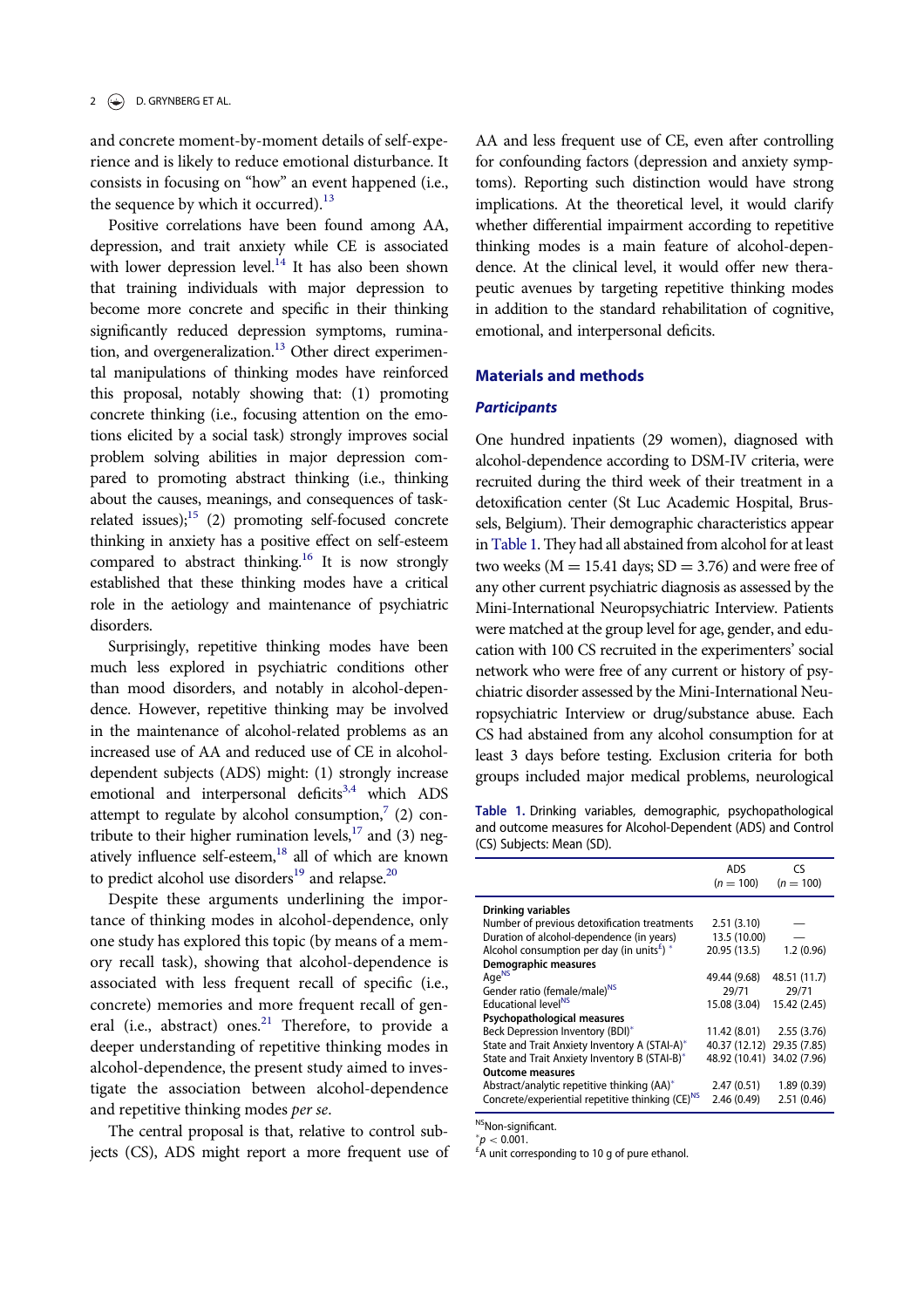disease, visual impairment, and polysubstance abuse (data were obtained from the medical records of the patients and from interviews with control participants). CS were not taking any psychotropic medications and did not present any problematic alcohol consumption (maximum of three units of alcohol per day). The education level was assessed according to the number of years of education completed since starting primary school. Although all CS were free of any medication, 32 ADS still received moderate doses of benzodiazepine  $(M =$ 26.28 mg/day;  $SD = 18.22$ ). ADS also took part in an extensive psychotherapeutic program during the 3 weeks of detoxification (individual and group therapy).

### Procedure

ADS and CS gave written informed consent and completed questionnaires related to psychological functioning without financial compensation. The study was approved by the Local Ethics Committee and carried out according to the Declaration of Helsinki.

# Outcome measures

The Mini Cambridge Exeter Repetitive Thought Scale  $(CERTS)^{14}$  is a short questionnaire assessing AA and CE. Participants rated 15 items exploring the presence of AA (e.g., "I think about why I can't get started on something;" "My thinking tends to spiral out from one specific event to broader, general aspects of my life") and CE (e.g., "I seem to be engaged in and directly in touch with what is going on around me;" "I can grasp and respond to changes in the world around me without having to analyze the details") repetitive thinking mode on a 4-point Likert scale from 1 (almost never) to 4 (almost always). The score for each subscale is the sum of the score for each item of the subscale divided by the total number of items for this subscale. The French version showed good structural validity and internal consistency for each subscale ( $\alpha = 0.78$  for AA and  $\alpha = 0.72$  for CE).<sup>14</sup>

# Control measures

ADS and CS completed validated self-completion questionnaires to assess depression (Beck Depression Inventory short-version;  $BDI)^{22}$  and state (State and Trait Anxiety Inventory; STAI-A) and trait anxiety (STAI-B).23 Alcohol consumption characteristics were also controlled for: the number of previous clinical

detoxification treatments, the duration of alcoholdependence (in years), and daily alcohol consumption just before detoxification (in units of 10 g of pure ethanol).

#### Data analytic plan

Statistical analyses were performed using the SPSS 18 software package. The significance level was set at  $p < 0.05$ . There were no missing values. Before performing the analysis, the skewness and kurtosis of the data were examined. All parameters were between  $-1$ and 1 except BDI, indicating that the data were not normally distributed. Therefore, this BDI measure was log transformed in order to normalize its distribution (skewness = 0.32; kurtosis =  $-0.93$ ).

#### **Results**

#### Control measures

As shown in Table 1, ADS and CS did not significantly differ in terms of age  $[F_{(1,198)} = 0.37, p = 0.54,$  $d = 0.09$ , gender  $[\chi^2_{(1, n = 200)} = 0, p = 1.00]$ , and education  $[F_{(1,198)} = 0.76, p = 0.39, d = 0.13]$ . Nevertheless, ADS showed higher scores than CS for depression  $[F_{(1,198)} = 100.67, p < 0.001, d = 1.44]$ , trait anxiety  $[F_{(1,198)} = 129.1, p < 0.001, d = 1.60]$ , and state anxiety  $[F_{(1,198)} = 58.24, p < 0.001, d = 1.09]$ .

#### Outcome measures

A multivariate analysis of variance (MANOVA) revealed that ADS presented significantly higher scores than CS for AA  $[F_{(1,198)} = 82.48, p < 0.001, d = 1.28]$ , without significant group effect on CE  $[F(1,198)] = 0.63$ ,  $p = 0.43$ ,  $d = 0.11$ ], as illustrated in Figure 1.

To control for a potential influence of depression and anxiety on experimental measures, BDI and STAI A-B scores were introduced as covariates in a MANCOVA. The results showed that, even when the influence of anxiety and depression symptoms were jointly taken into account, ADS still reported significantly higher scores than CS for AA  $[F(1,195) = 4.59]$ ,  $p = 0.03$ ,  $d = 0.67$ ], without group difference for CE  $[F_{(1,195)} = 3.26, p = 0.07, d = 0.29].$ 

# Complementary analyses

Pearson's correlations were performed to test the links among medication levels in ADS, thinking mode, and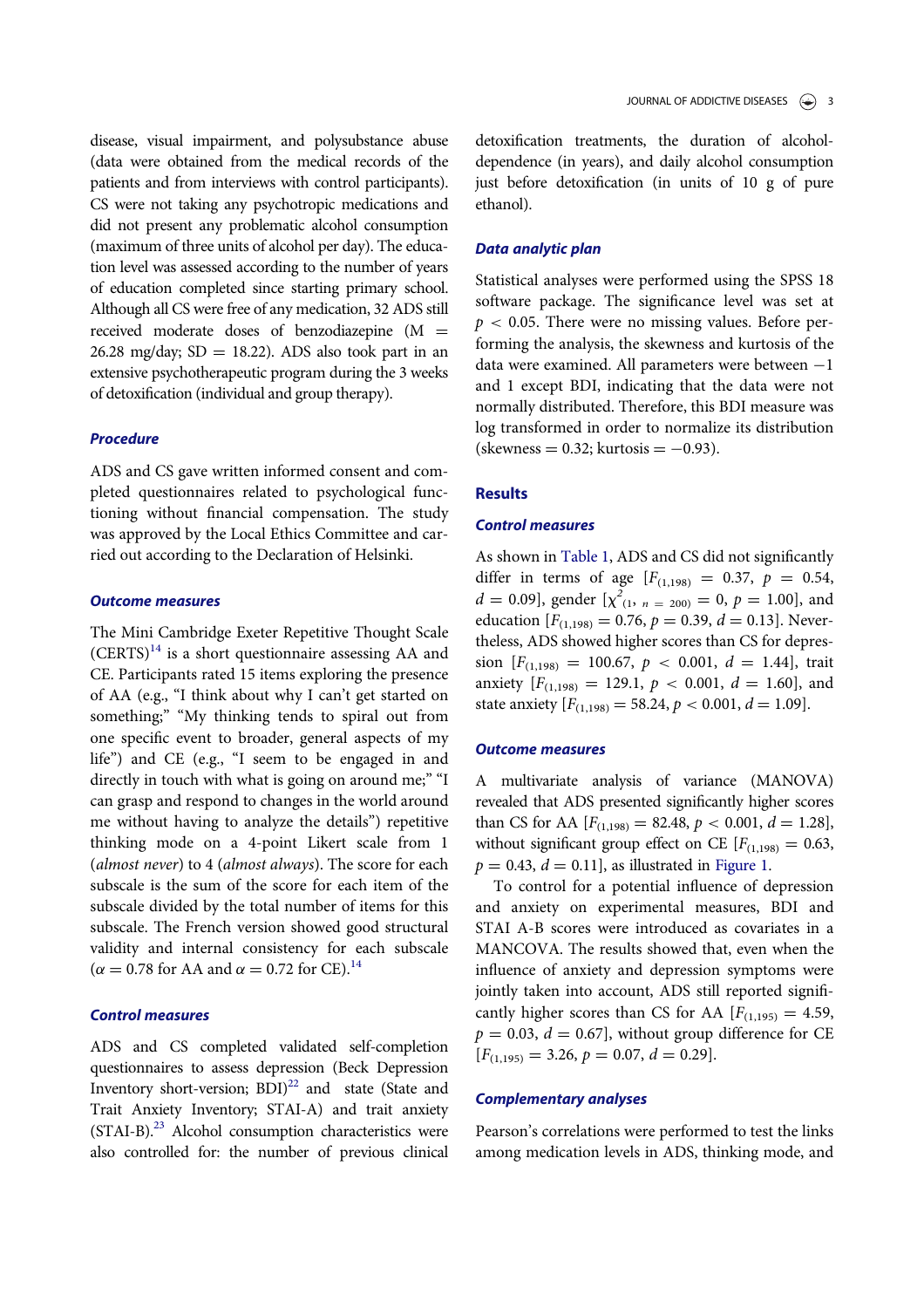### 4 **(C)** D. GRYNBERG ET AL.



Figure 1. Scores (mean and standard error) for each subscale (concrete/experiential repetitive thinking [CE] and abstract/analytic repetitive thinking [AA]) and each group (alcohol-dependent and control subjects) for the Mini Cambridge Exeter Repetitive Thought Scale ( $ns =$  non-significant;  $** p < 0.001$ ).

alcohol consumption characteristics. As depicted in Table 2, there were no significant correlations among these measurements.

# **Discussion**

This study aimed at investigating repetitive thinking modes in a large sample of ADS. Results clearly showed that, compared to matched CS, ADS are characterized by a similar level of CE but by more AA. Importantly, although ADS reported higher levels of depression and anxiety than CS, this significant distinction was maintained after taking into account these confounding factors. Therefore, the present results are the first to demonstrate a specific association between alcoholdependence and frequent use of AA

Previous studies highlighted that decreasing the use of AA and promoting the use of CE reduced emotional disturbance and improved social problem solving abilities.<sup>15,24</sup> Therefore, this suggests that an abstract and general mode of thinking may play a role in the maintenance of the emotional and interpersonal difficulties in ADS, beyond the contribution of comorbid depression and anxiety. This proposal is further reinforced by the observation that the association between ADS and AA is not influenced by the duration and intensity of alcohol-dependence and is independent from medication or residual effects of acute alcohol intoxication. Therefore, AA might be a stable characteristic of ADS, not influenced by drinking history or comorbid symptoms.

At the theoretical level, these findings support the existence of two thinking modes by clearly showing a distinction between the more frequent use of AA and the equally frequent use of CE in ADS compared to CS. This theoretical distinction had already been empirically confirmed in mood disorders $10,15$  as well as in non-clinical populations.<sup>25,26</sup> However, this study is the first that evidenced this distinction in addictive disorders. Importantly, the present study is in line with previous findings showing that depression and anxiety are positively correlated with AA and negatively correlated with CE.<sup>14</sup>

Regarding alcohol-dependence, the present results reinforce theoretical models proposing a central role for repetitive thinking (e.g., rumination) in the development and maintenance of alcohol-related disorders.<sup>27</sup> But above all, despite the cross-sectional nature of this study, they refine these models by suggesting that abstract repetitive thinking mode, notably focused on alcohol-related thoughts, could be a specific relapse factor, particularly by maintaining emotional and interpersonal deficits even after detoxification.15,24 Indeed, high AA and low CE predict later levels of emotional deficits<sup>24</sup> which are significant moderators of alcohol consumption, used as a maladaptive coping strategy to face emotional and interpersonal difficulties.5,6 The main role of repetitive

Table 2. Correlations between drinking variables, psychopathological and outcome measures in alcohol-dependent subjects (lower triangular part) and in healthy control subjects (upper triangular part).

|   |                                  |          |           |           | 4         |           | 6   |     | 8      | 9 |
|---|----------------------------------|----------|-----------|-----------|-----------|-----------|-----|-----|--------|---|
|   | AA                               |          | .10       | $.27***$  | .13       | $.48***$  |     |     | $-.01$ |   |
|   | СE                               | $-.01$   |           | $-.37***$ | $-.27***$ | $-.20^*$  |     |     | $-.02$ |   |
|   | BDI                              | $.38***$ | $-.13$    |           | $-.50***$ | $.55***$  |     |     | $-.08$ |   |
|   | STAI-A                           | $.28***$ | $-.26***$ | $.41***$  |           | $.66***$  |     |     | $-.02$ |   |
|   | STAI-B                           | $.52***$ | $-.29***$ | $.47***$  | $.75***$  |           |     |     | $-.05$ |   |
| b | Dependence duration              | $-.11$   | .13       | $-.13$    | $-.24*$   | $-.27***$ |     |     |        |   |
|   | <b>Number of detoxification</b>  | $-.07$   | .06       | $-.07$    | $-.01$    | $-.06$    | .18 |     |        |   |
| 8 | Alcohol consumption <sup>a</sup> | .11      | .07       | .10       | .09       | .00       | .09 | .03 |        |   |
|   | <b>Medication</b>                | .03      | .04       | .03       | .20       | .10       | .02 | .15 | .04    |   |

 $p<.05$ ;  $^{**}p<.01$ ;  $^{***}p<.001$ .<br>aBoforo testing in controls an

<sup>a</sup>Before testing in controls and before detoxification in alcohol-dependent subjects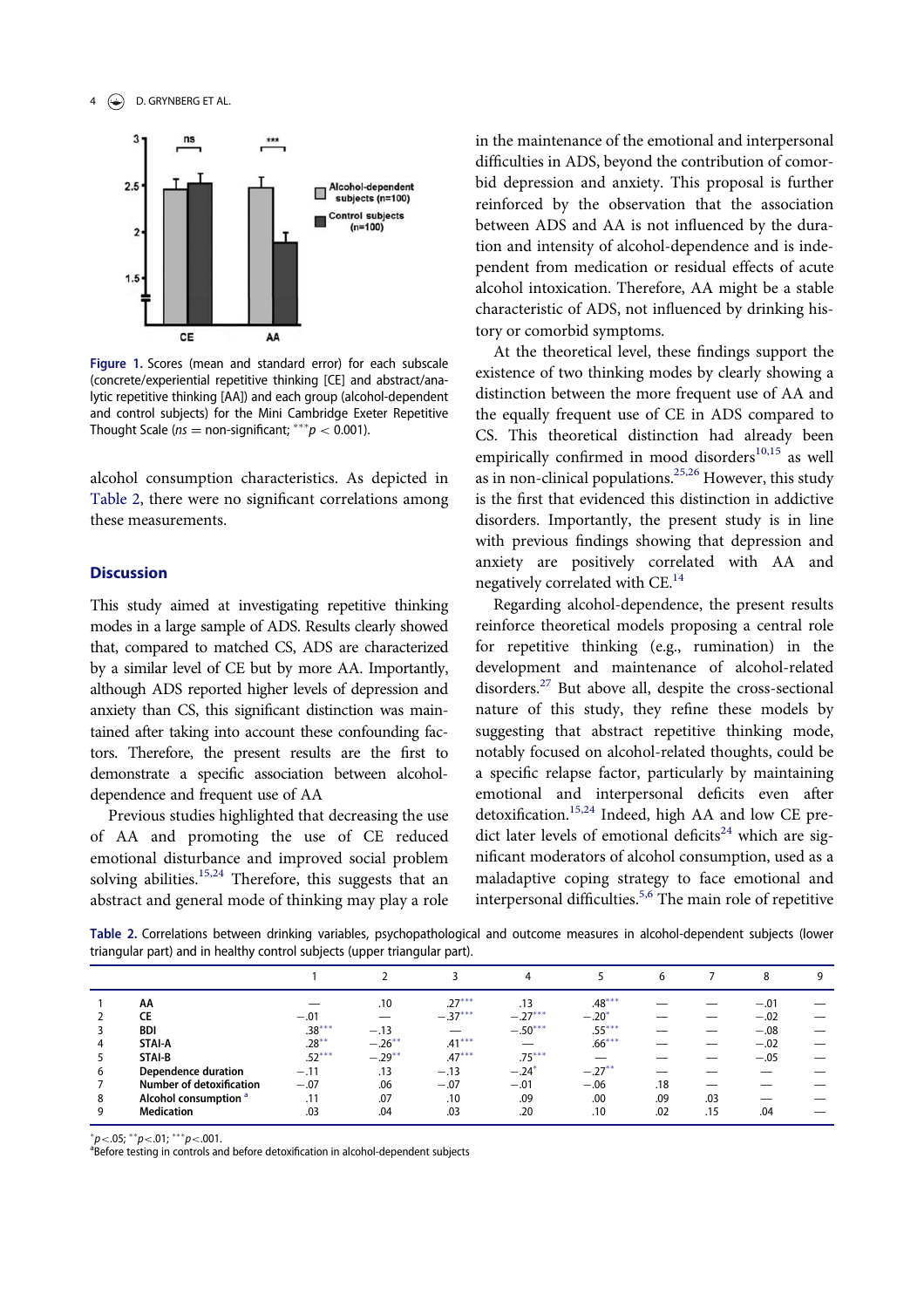thinking in alcohol-dependence is also supported by evidence from interventions on repetitive thinking modes in clinical populations (e.g., major depression, anxiety) that have shown a reduction of psychopathological characteristics.<sup>15,16,24</sup> Finally, one cannot exclude that repetitive thinking modes may impact alcohol-dependence through interpersonal problems. Indeed, AA has been shown to be linked with reduced social problem-solving abilities.<sup>15</sup> As interpersonal problems are omnipresent in alcohol-dependence,<sup>4</sup> the more frequent use of AA is likely to increase the difficulty to get supportive interpersonal relations, which might lead ADS to social isolation.<sup>7</sup> Further explorations are thus needed to determine: (1) the exact interactions between repetitive thinking modes and emotional-interpersonal impairments and (2) the direction of causality. Indeed, it should be acknowledged that a main limit of the present study is its cross-sectional nature, hampering to determine the causal relation between repetitive thinking and alcohol-dependence. Finally, it is worth mentioning that contrary to the current hypothesis, ADS and CS reported the same frequency of use of CE. This pattern of results, already found in a previous study exploring repetitive thinking in perfectionism,<sup>26</sup> suggests that the abstract and general dimension is specifically related to psychological difficulties.

At a clinical level, this study clearly suggests that repetitive thinking should be taken into account during the therapeutic process. The standard psychotherapeutic approach aims at globally reducing ruminations, but the present results claim for specifically focusing on AA to counter emotional-interpersonal deficits, and negative overgeneralization (e.g., "I think I am no good at all") frequently observed in ADS. Mindfulness might also be used as it specifically reduces AA, increases  $CE<sub>1</sub><sup>28</sup>$  and reduces drug use risk.<sup>29</sup> Future studies should, therefore, explore whether the impact of such a program on the AA in ADS may reduce the psychological distress resulting from and maintaining alcohol-dependence.

To conclude, this study was the first to show that ADS have levels of CE similar to healthy participants but report higher frequency of AA even after depression and anxiety were controlled for. Although longitudinal studies should test the causal role of AA on alcohol-dependence and control for other possible confounding factors uncontrolled in the present study (e.g., alexithymia), $^{25}$  this study already provides new insights regarding the association between different repetitive thinking modes and alcohol-dependence, leading to strong fundamental implications but also to concrete clinical recommendations.

# References

- 1. Harper C, Matsumoto I. Ethanol and brain damage. Curr Opin Pharmacol 2005; 5:73–8.
- 2. Stavro K, Pelletier J, Potvin S. Widespread and sustained cognitive deficits in alcoholism: a meta-analysis. Addict Biol 2013; 18:203–13.
- 3. Uekermann J, Daum I. Social cognition in alcoholism: a link to prefrontal cortex dysfunction?. Addiction 2008; 103:726–35.
- 4. Maurage P, Grynberg D, Noel X, et al. Dissociation between affective and cognitive empathy in alcoholism: a specific deficit for the emotional dimension. Alcohol Clin Exp Res 2011; 35:1662–8.
- 5. Zywiak WH, Westerberg VS, Connors GJ, Maisto SA. Exploratory findings from the reasons for drinking questionnaire. J Substance Abuse Treat 2003; 25:287–92.
- 6. Spada MM, Wells A. Metacognitions about alcohol use in problem drinkers. Clin Psychol Psychother 2006; 13:138–43.
- 7. Kornreich C, Philippot P, Foisy ML, et al. Impaired emotional facial expression recognition is associated with interpersonal problems in alcoholism. Alcohol Alcohol 2002; 37:394–400.
- 8. Watkins E. Constructive and unconstructive repetitive thought. Psychol Bull 2008; 134:163–206.
- 9. Watkins ER, Mullan E, Wingrove J, et al. Ruminationfocused cognitive-behavioural therapy for residual depression: phase II randomised controlled trial. Br J Psychiatry 2011; 199:317–22.
- 10. Watkins E, Moberly NJ. Concreteness training reduces dysphoria: a pilot proof-of-principle study. Behav Res Ther 2009; 47:48–53.
- 11. Gibbs BR, Rude SS. Overgeneral autobiographical memory as depression vulnerability. Cognit Ther Res 2004; 28:511–26.
- 12. Watkins ER, Baeyens CB, Read R. Concreteness training reduces dysphoria: proof-of-principle for repeated cognitive bias modification in depression. J Abnorm Psy 2009; 118:55–64.
- 13. Watkins ER, Taylor RS, Byng R, et al. Guided self-help concreteness training as an intervention for major depression in primary care: a phase II randomized controlled trial. Psychol Med 2012; 42:1359–71.
- 14. Douilliez C, Heeren A, Lefevre N, Watkins E, Barnard P, Philippot P. Validation of the French version of a questionnaire that evaluates constructive and non constructive repetitive thoughts. Can J Behav Sci 2014; 46:185–92.
- 15. Watkins E, Moulds M. Distinct modes of ruminative self-focus: impact of abstract versus concrete rumination on problem solving in depression. Emotion 2005; 5:319–28.